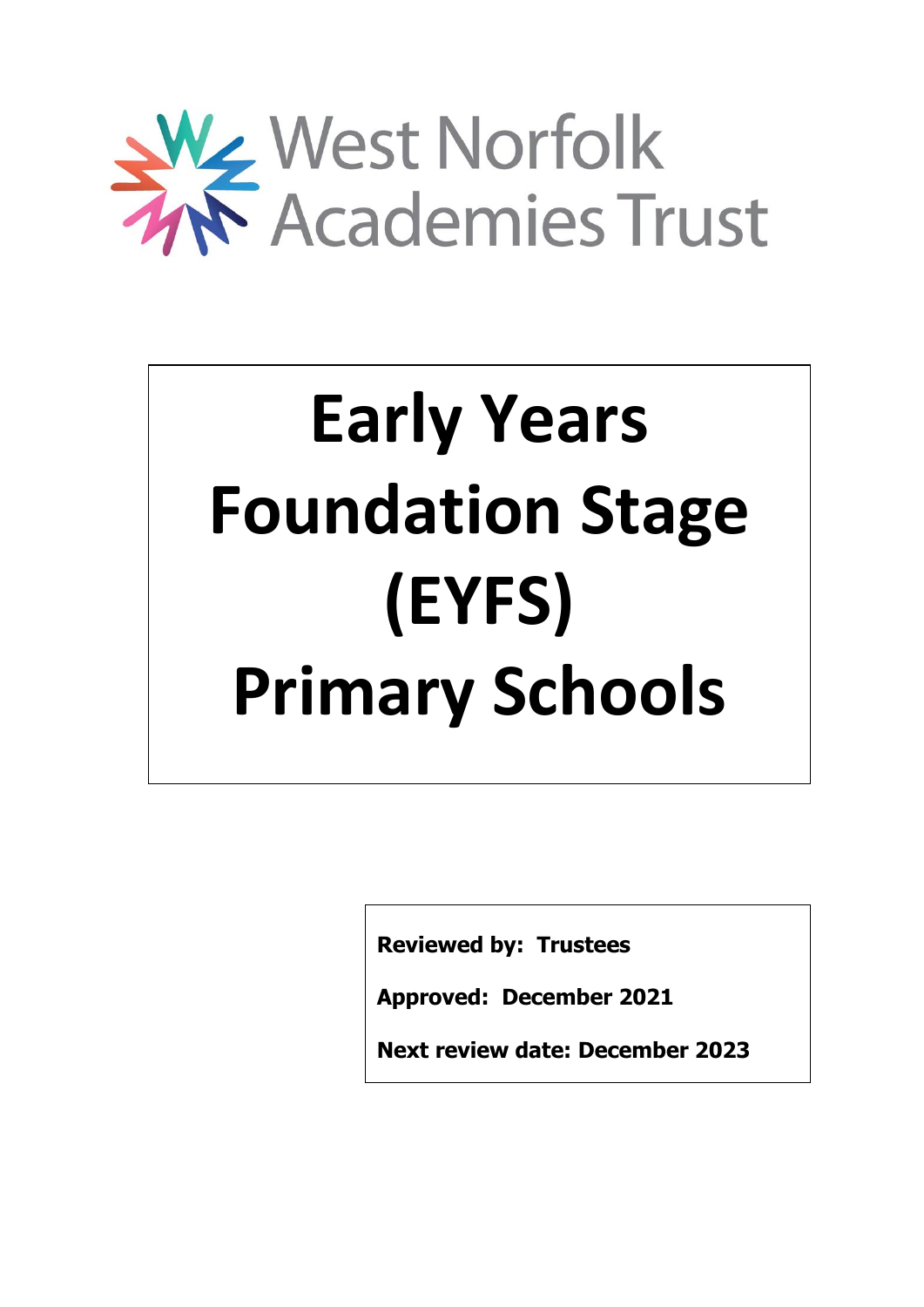

# **Primary Schools**

# **EYFS Policy 2021**

#### **Purpose**

This policy has been written to outline the philosophy and principles of early years teaching and learning. This document is to be used as a guide and framework to support the individual settings.

### **Aims**

The early years secures the foundation for learning, development and care of each individual child to ensure their future personal and academic success.

The aim at West Norfolk Academies Trust is to enable every child to fulfil their potential through quality, consistency, working in partnership and providing equality of opportunity.

# **Early Years at West Norfolk Academies Trust:**

We recognise at West Norfolk Academies Trust that all children learn more in the period from birth to five years old than any other time in their lives. By providing them with the best Early Years we not only give them the ability to progress in that year but also the best chance of success in future years.

- We give the children opportunities to develop their resilience and selfregulation
- Develop a strong sense of self and high levels of confidence for each child
- Give the children security and confidence within an atmosphere of respect for others, building positive relationships
- Ensure that all children feel included, secure and valued
- Support and extend knowledge, skills and understanding of the children helping them to overcome any barriers to learning
- Work in partnership with parents/carers to support the children's rapid development, physically, intellectually, emotionally and socially
- Build upon what the children already know and can do and extend their interests to encourage a positive attitude towards learning
- Deliver the curriculum using varied approaches and teaching methods with relevant and appropriate content that matches the different needs of young children
- Encourage the children to learn for themselves by providing opportunities for them to engage in activities planned by the teacher alongside those that they plan or initiate themselves
- Allow time for the children to become engrossed, work in depth and complete activities
- Develop basic skills through well-structured activities.
- Ensure the children are ready for Year 1.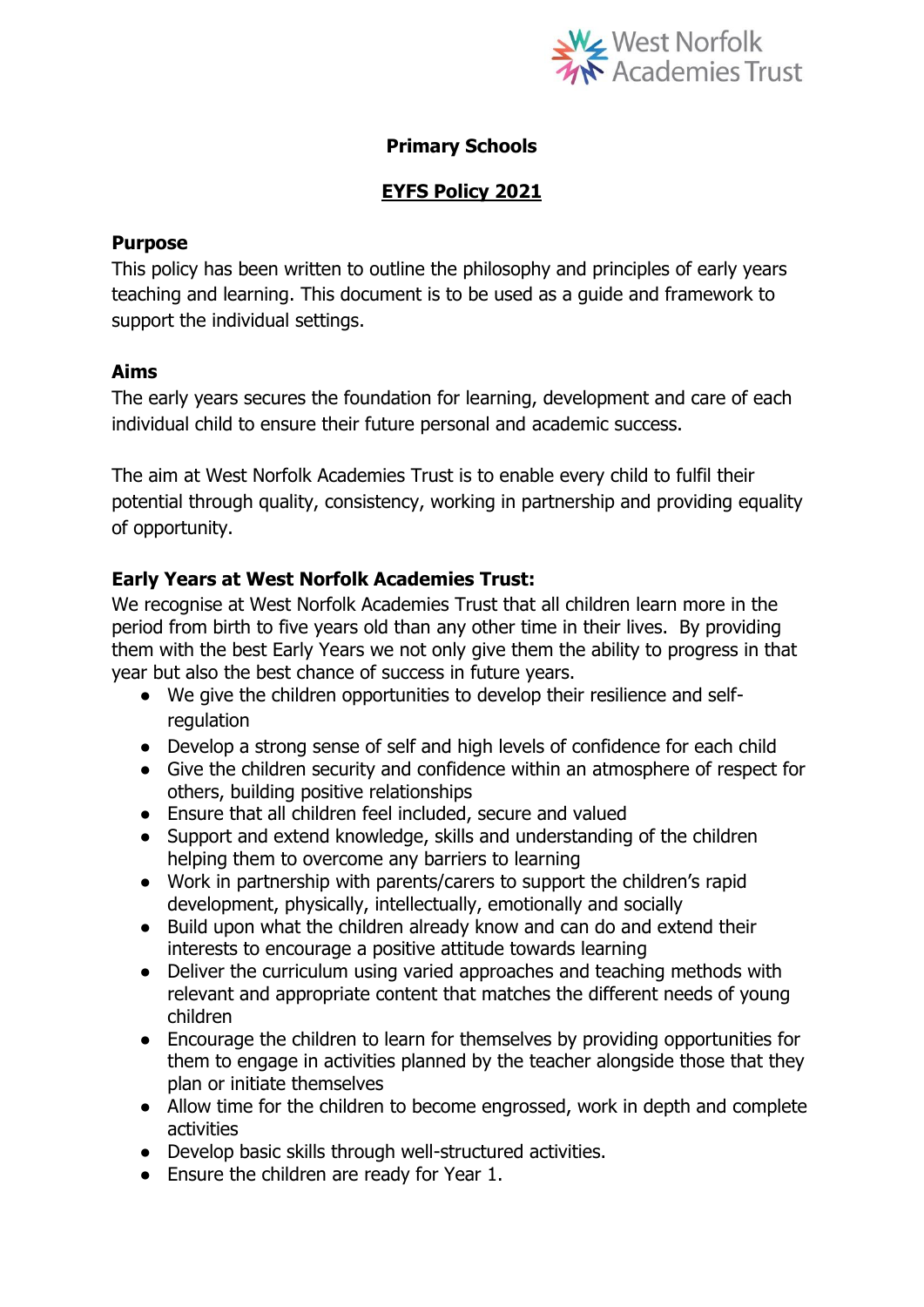

#### **Organisation:**

West Norfolk Academies Trust primary schools follow the curriculum as detailed in the Statutory Framework for the Early Years Foundation Stage (September 2021)

#### **Admission:**

All children are offered full-time learning in Reception from the start of the Autumn term.

Home visits are an essential part of the transition period so that staff can fully understand the relationship between the child and the parent/carer and build on this aspect of the child's learning, as well as visiting any pre-school settings the child has attended.

Where possible home and pre-school visits will be completed in the Summer term prior to the child starting Reception.

### **To ensure the best possible transition we**:

- Value the parent as the first educator of their child
- Make contact with the feeder preschools to discuss essential information on every child
- Share important information about our school during new parents meeting
- Use written information sent by preschools to inform early planning
- Hold a series of 'welcome/taster' sessions for parents and children in June and July
- Share information in a transition meeting(s) with key adults for children with additional needs
- Meet with every parent and child before beginning school to share important information from home and school (wherever this is possible)

### **Partnership with Parents and Carers:**

The school recognises the huge importance of establishing effective relationships with parents/carers in ensuring the children achieve their full potential. Parental involvement is actively encouraged. Parents are very welcome to communicate with staff via class dojo or at the end of the school day giving them opportunities to discuss any concerns with staff. Staff ensure that parents are well informed about the curriculum their child is experiencing through Knowledge Organisers, Learning Journeys, mini reports, parent evenings, class dojo and newsletters.

Staff take the opportunity to post achievements on class dojo. When appropriate staff will talk to parents at the end of the day about any concerns.

Throughout the year, parents are invited to attend workshops that help support their child's development at home.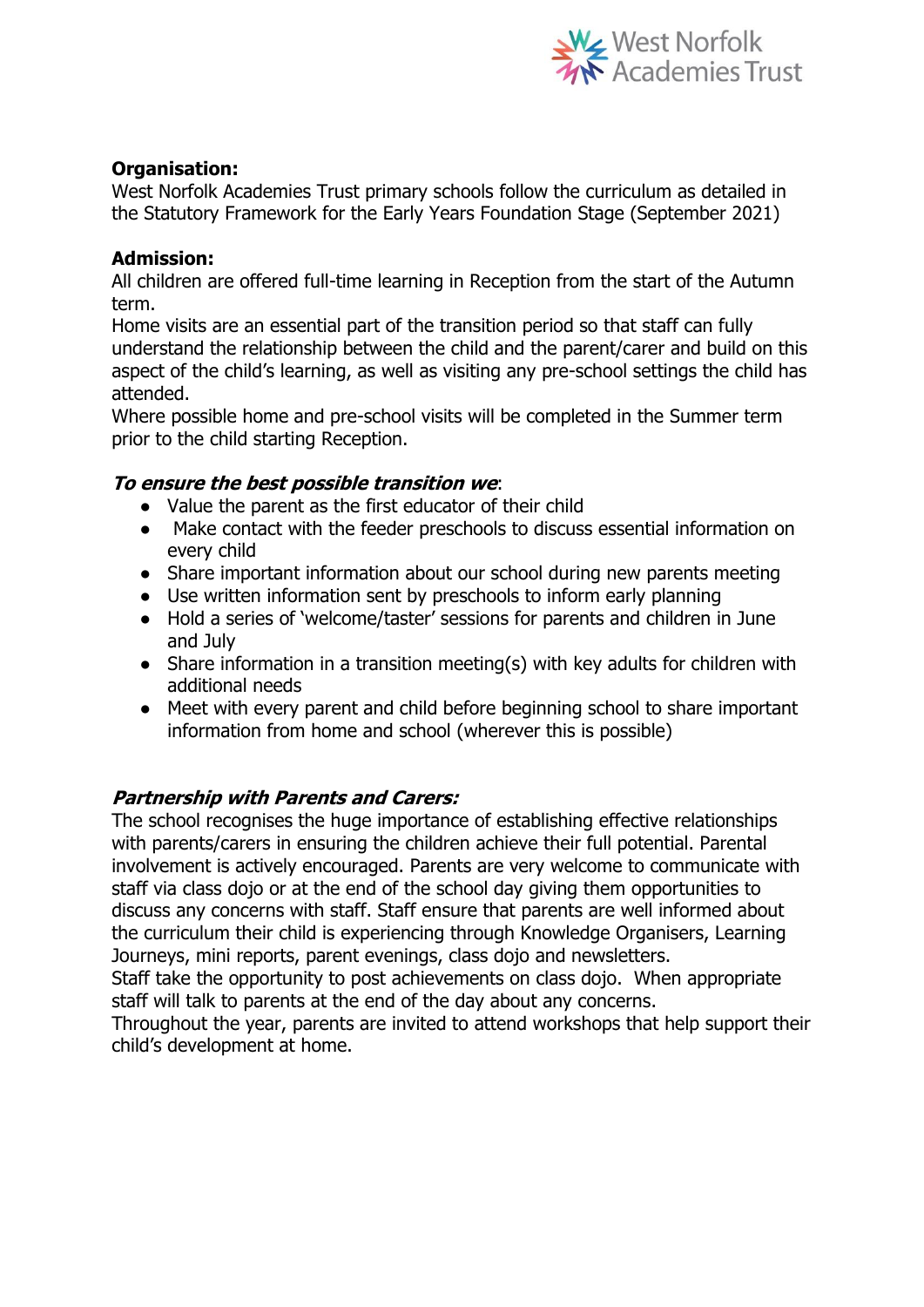

## **Inclusion/Equal Opportunities (including SEN):**

Children will be taught to respect the cultural differences and abilities of all the children and their families and to recognise how other people feel. When appropriate, advice and guidance will be sought from outside agencies and professionals to support individual children.

No child will be excluded or disadvantaged because of ethnicity, culture or religion, home language, family background, special educational needs, disability, gender or ability.

(see SEND policy)

#### **Observation, Interaction and Assessment**

"Observational assessment doesn't need prolonged breaks from interaction with children, or excessive written recording. It is likely to be interwoven with high quality interactions or conversations in words or sign language with children about their activities and current interests"

Practitioners will use extensive interactions and knowledge of each child to understand and assess children's learning. Practitioners will enjoy interacting with children to help them engage purposefully in both planned and spontaneous activities, events and experiences through our detailed curriculum map with plans, related knowledge organisers with developmental checkpoints and continuous provision.

These interactions will support communication, social development and the progress and breadth of the curriculum: one interaction will cover more than one area of learning allowing the practitioner to really know the child.

At the start of the year for baseline, and at the end of each term, examples of learning across the curriculum are written up with commentary to provide a snap shot of development against our curriculum check points and to show progress. The commentary must include the child's spoken language and the characteristics of effective learning.

These are collated onto a two-page spread for the learning journal of each child to serve as evidence of the child's stage of development against our curriculum checkpoints and can be shared with other practitioners and families.

Learning journal observations will be longer annotations to cover several curriculum areas in one longer interaction. The areas will be identified and cross referenced briefly to Early Learning Goals.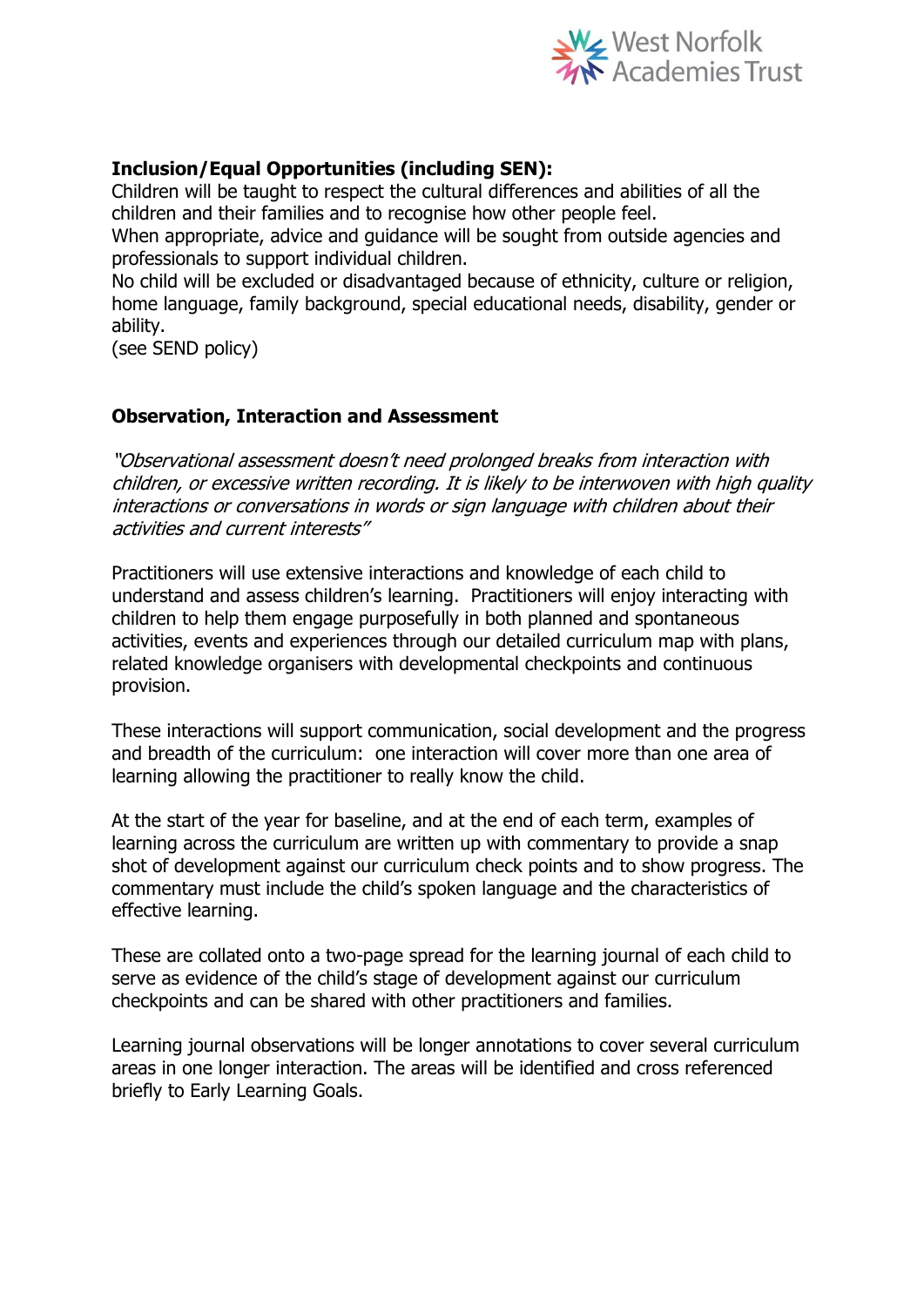

# **Baseline and tracking:**

The baseline assessment will be completed and sent using the current framework by the end of the third full week in September.

A moderation meeting will be held to cross moderate the baseline at the end of the third week.

We establish a school baseline assessment for EYFS pupils on entry to school across all subjects which is entered onto the tracker.

This is updated on the tracker each term.

### **We ensure our end of EYFS assessments are reliable through:**

- Our knowledge of the child gained through quality interaction in a range of daily activities and events that cover breadth of the curriculum
- Responsible pedagogy so our planned and continuous provision enables the child to flourish to their full capacity
- Our assessments ensure a range of contributors e.g. parents, the school nurse, Speech and Language Therapy, outreach teachers and other relevant adults
- In-house moderation across the Trust EYFS team

#### **Learning in the Early Years:**

The Early Years phase must provide the potential for learning in every activity and situation that arises, whilst providing a secure and stimulating environment in which children flourish and learn to make sense of the real world.

Depth in learning is a key focus with children showing that they are consistently secure in a range of different contexts.

We take action quickly when we notice that a child is falling behind and recognise that it is not helpful to wait for them to become 'ready'. Rather provide the learning elements that they need in order to make progress.

Activities will provide first hand experiences through learning and discussion where children are encouraged to interact with their peers, use self-regulation and explore a wide variety of learning situations in order to deepen their understanding

There are clearly defined rich learning environments, indoors and outdoors, which provide a balance across the areas of learning. The use of resources, materials and adults to support by modelling learning allow children to flourish. These areas are well planned in order to provide relevant and motivating learning experiences for each child.

Learning environments are language rich in order to stimulate the children in developing good speech and language and communication skills.

Opportunities are provided for sustained play, as well as spontaneous, self-chosen play. Adults will join in this spontaneous play in order to extend children's learning. All children receive valuable adult time which up levels their quality of learning.

We provide a balance of whole class, group, individual and continuous provision. As the children move through the year the amount of whole class and group work increases ensuring that children are ready for Year 1.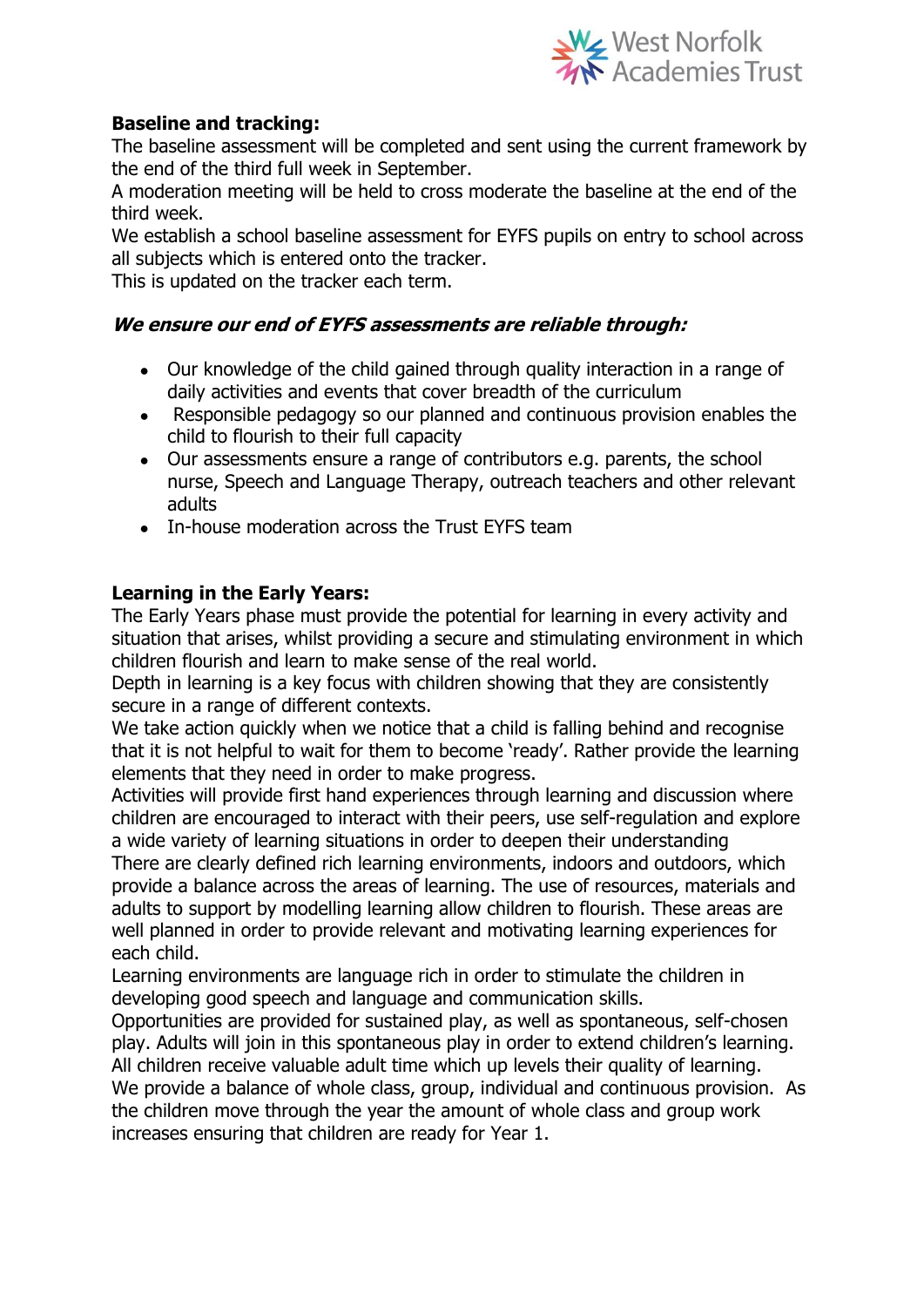

'**The Characteristics of effective teaching and learning'** are central to ensuring that quality teaching and learning is taking place. These underpin learning and development across all of the prime and specific areas and support the child to remain an effective and motivated learner.

- **Playing and exploring** Children investigate and experience things, and 'have a go'
- **Active learning** Children concentrate and keep on trying if they encounter difficulties, and enjoy achievements
- **Creating and thinking critically** Children have and develop their own ideas, make link between ideas, and develop strategies for doing things

# **Direct whole class and group teaching**

At specific times through the week, the children will take part in whole class and small group learning. These lessons include;

- Phonics
- English
- Maths
- Knowledge Curriculum
- Physical Education
- PSHE
- Religious Education
- Stories
- Singing

Teachers will also teach key new skills to groups/individual children who have been identified as needing extra support. The focus will depend on the child/ren and those children may change over the course of the year. The teaching will ensure that the children can enhance their learning in both the indoor and outdoor activities. All taught sessions are carefully planned and tailored for each group using previous assessments of the children's knowledge, skills and ability. Planning is changed and tailored regularly and, in response to the result of taught sessions, ensuring all teaching and learning is relevant and challenging for each child.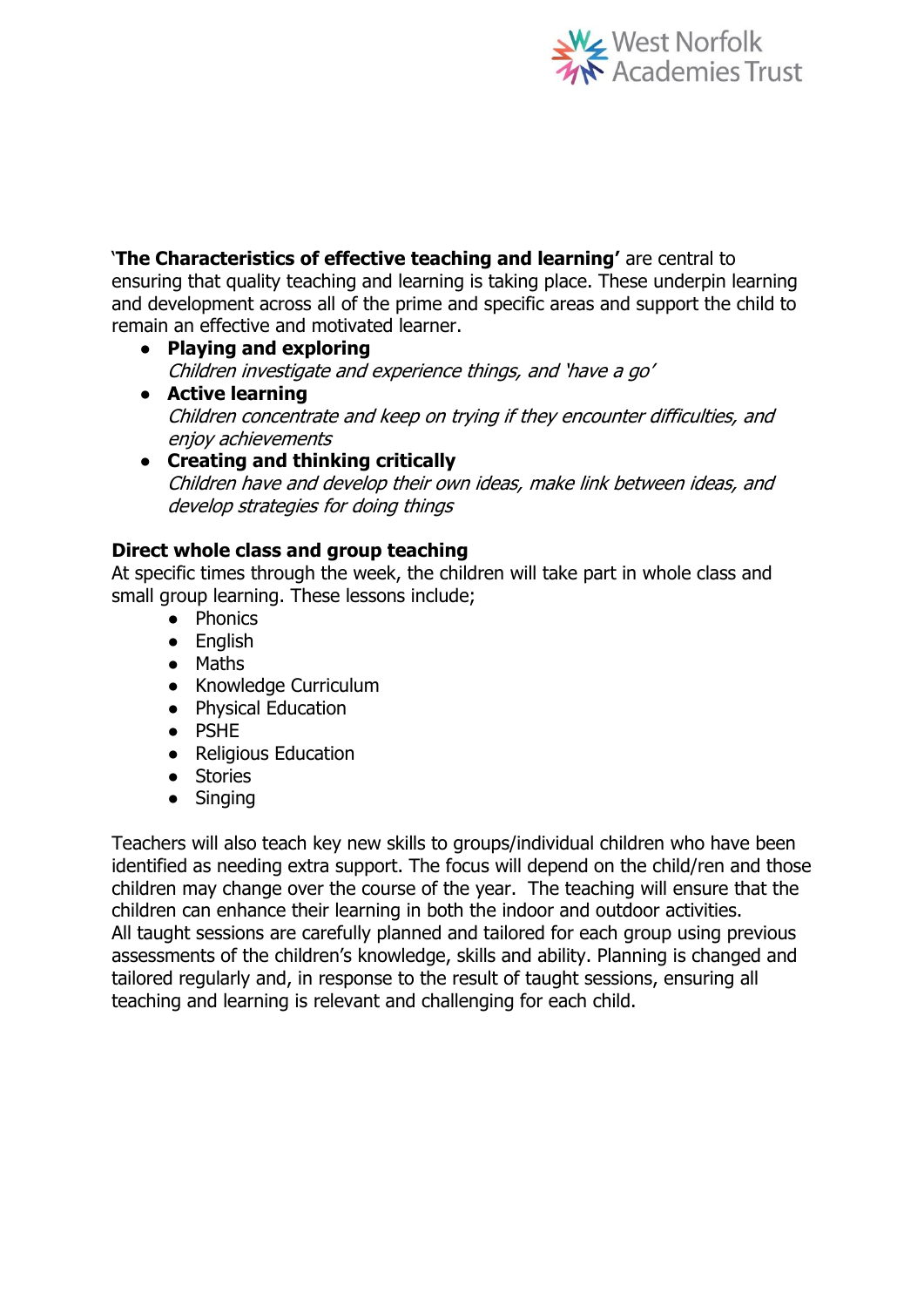

Phonics lessons commence from Day 1. West Norfolk Academies Trust follows the RWI scheme for Phonics, letter formation and linked sentences to increase fluency and automaticity. Children are exposed to reading books as appropriate depending on their phonic knowledge. We also encourage reading for pleasure books with adults reading stories to the children.

Rhymes, stories and poems are used as part of daily teaching in order to develop vocabulary and language comprehension. Classes participate in the school poetry recitals.

We deliver T4W orally to encourage fluent storytelling as a prelude to written compositional work - writing is encouraged through continuous provision and role play

Mastery mathematics is taught through the White Rose Scheme. This includes reasoning and problem solving.

The Knowledge Curriculum has been carefully sequenced to support initial language development and prepare the children for future learning.

# **Learning Through Play:**

Children's play reflects their wide ranging and varied interests and preoccupations. We carefully plan and organise the learning environment in order to provide highquality play opportunities which reflect our curriculum and children's interests to extend their learning further, whilst also making sure that children also have the opportunity to extend and practise the skills they have learned through direct teaching. Constant opportunities are provided for children to be able to make their own decisions and choices in order that they can become independent, confident and happy learners as soon as possible for each individual child. Some children will need gentle encouragement in this step as they become more comfortable in their new setting.

Through play children explore and develop learning experiences, helping them make sense of the world. They practise and build up ideas, and learn how to self-regulate, understanding the need for rules. They have the opportunity to think creatively alongside other children as well as on their own. They communicate with others as they investigate and solve problems. They express fears or re-live anxious experiences in controlled and safe situations.

Giving children the opportunity to play with ideas in different situations and with a variety of resources, allows them to discover connections and come to new and better understandings and ways of doing things. With adult support this process enhances the child's ability to think critically and ask questions. Adults can support them in making connections by showing genuine interest, offering encouragement, clarifying ideas and asking open questions.

#### **Learning Behaviours:**

These are intentionally taught and modelled. Learning behaviours focus on the child's ability to self-regulate. In order for a child to self-regulate they need to develop executive functions. Executive functions are where the child can hold information in their mind, focus their attention, regulate their behaviour and plan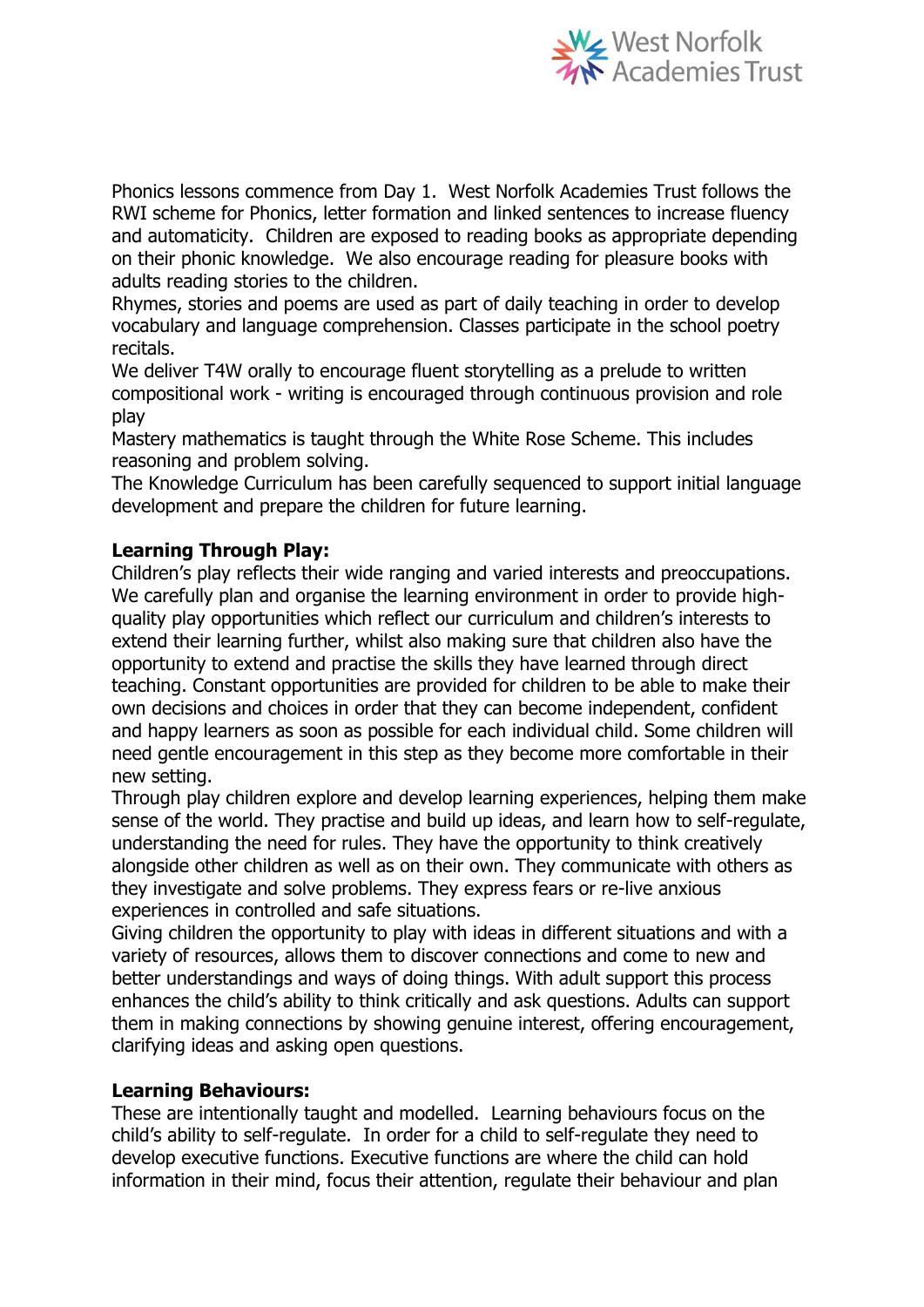

what to do next. These functions are the initial focuses when children start in early years.

Using these functions and language development, the children then develop the growing ability to self-regulate.

Self-regulation is the ability to focus their thinking, monitor what they are doing and adapt where appropriate, regulate feelings, show patience and resilience. We teach learning behaviours through:

- High expectations for learning
- Clear routines and procedures that help build self-assurance for children
- Purposeful and challenging experiences
- Purposeful Play
- An enabling learning environment
- Inspiring teaching that will enable the children to display a thirst for knowledge and understanding and a love of learning
- The formation of a strong partnership with parents/carers
- An individualised approach to the pastoral care and needs of every child

# **Learning Environment:**

- Children's work will be recorded in Maths, English and Learning Journey books in line with the rest of the school. This ensures that progress from baseline is clearly visible for all children.
- Working walls will reflect the whole class learning in Maths, English and the Knowledge Curriculum
- Questions related to the learning expectation, will be used in all learning environments, enabling the development of language. These will develop across the academic year, as the children's reading knowledge develops.
- There will be opportunities for children to write in the continuous provision.
- The environment will provide stimulating resource areas, which are accessible and open-ended so that they can be used, moved and combined in a variety of ways independently to enhance play.

#### **Areas:**

There will be a variety of areas in the classroom:

Teacher input area Fine motor skills Block/construction **Maths** Writing Reading **Phonics** Expressive art and design Imaginative Investigation **Snack** ICT Music/Sound Physical development Role play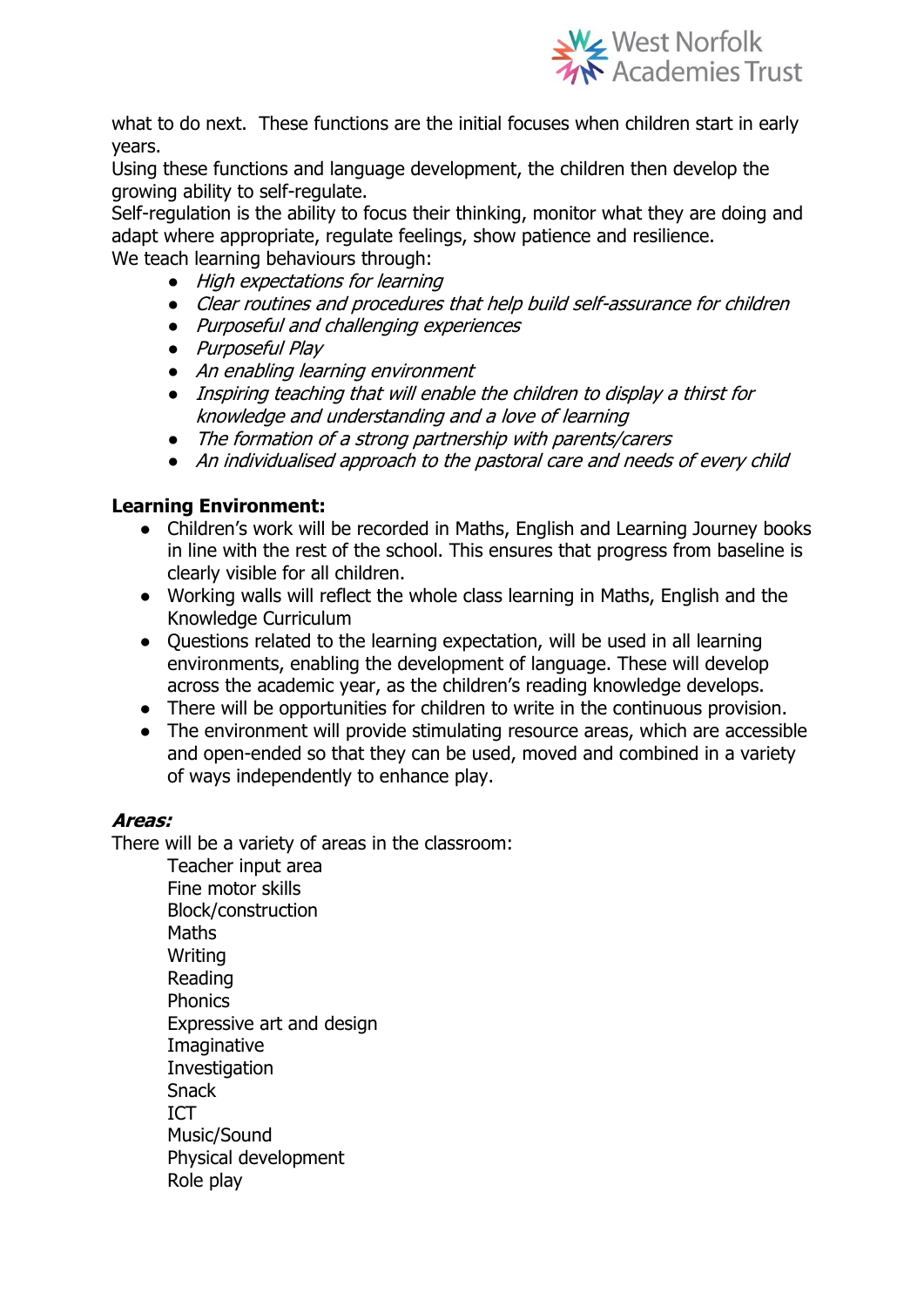

In each area it will be clear to the children how they can independently access the tasks and tidy away. It will also be clear if there is a limit of how many children can participate at one time.

Learning areas will have the equipment available for children to choose to write whilst immersed in their play.

Teachers will explain specific learning expectations in particular areas to the class when activities change.

# **Outside Learning:**

Opportunities to learn outside are essential for the development of all children. All schools offer a sustained time outdoors to develop Teaching and Learning. This time is imperative for the vital development of the 'The Characteristics of Effective Teaching and Learning'.

All schools provide appropriate clothing such as; waterproofs and wellington boots to ensure that learning takes place all year round.

There will be opportunities to write in the continuous provision.

The outdoor areas:

- Provide the children with a different environment where they can develop their learning and self-regulation.
- Provide opportunities for large mark making and writing including writing resources such as paint brushes with water, pencils and clipboards.
- Provide reading opportunities in the form of signs, labels and simple stories and sequences.
- Provide opportunities for mathematical development such as opportunities for counting natural objects, comparing length and weight with real life objects such as sticks and stones. Be able to solve problems using mathematical knowledge and understanding.
- Provide a quiet area for activities such as reading and observation.
- Provide opportunities for large scale construction and gross-motor development through sports equipment and other open-ended resources.
- Provide a sensory 'mud kitchen' with free access to water
- Provide water and sand opportunities
- Provide role play activities
- Provide musical activities with a variety of objects
- Provide an area to develop the knowledge of growing plants and vegetables
- Provide large physical activities including climbing and balancing (including bikes)

Outdoor areas will be enhanced as the children develop their learning through a specifically taught subject and according to their observed interest fascinations. This is to support the children moving their learning forward and demonstrating they are secure with knowledge in a variety of contexts.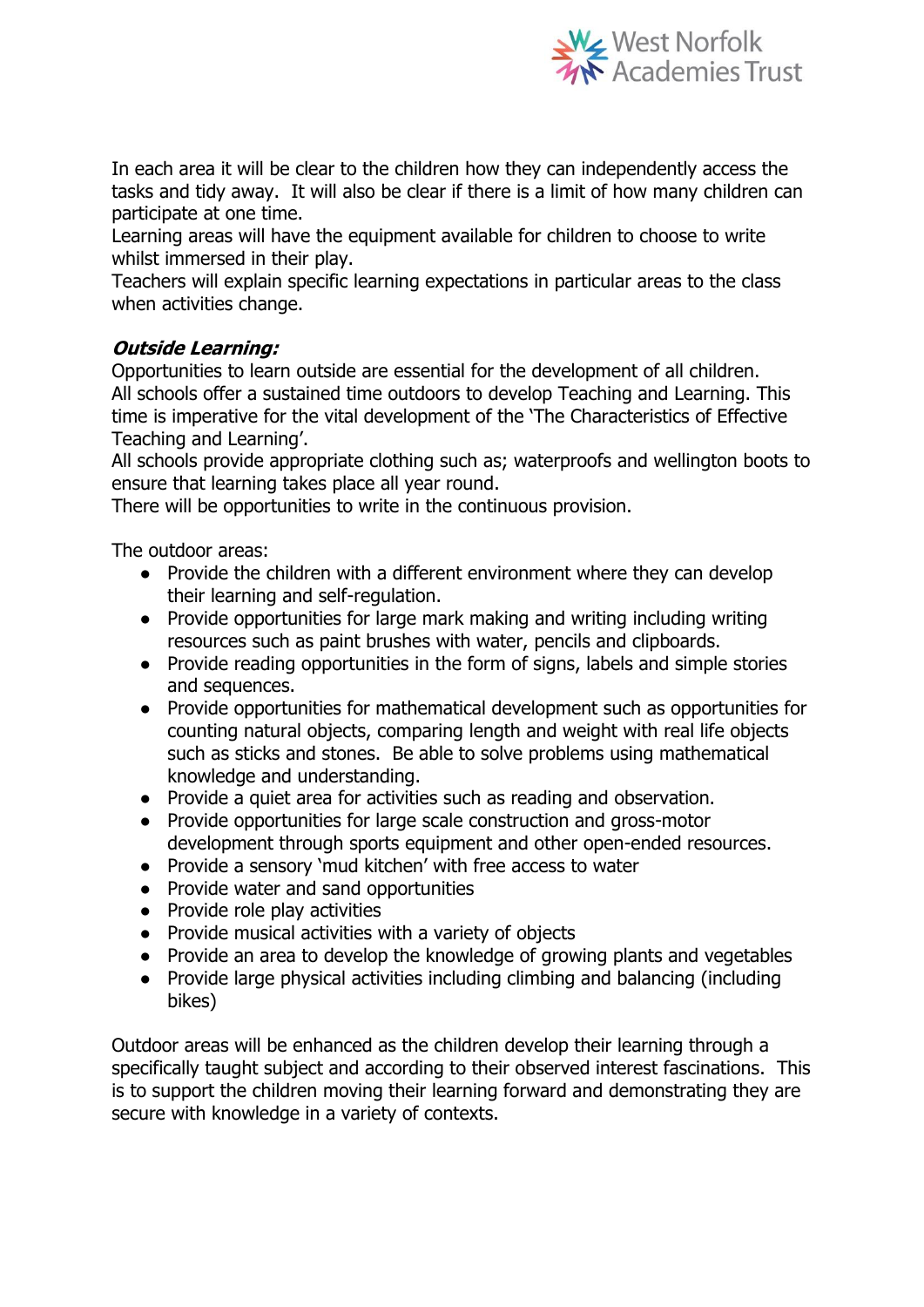

#### **Safeguarding and Children's Welfare**

Children learn best when they are happy, safe and feel secure. We aim to ensure that all children feel happy, safe and secure through the continuous development of positive relationships between children and staff as well as relationships with their peers. We follow the safeguarding and welfare requirements detailed in the Early Years Foundation Stage Guidance. See the Schools Safeguarding Policy and Child Protection policy.

It is important to us that all children in the school are 'safe'. We aim to teach children that, in society as in a classroom, there is a need for boundaries, rules and limits to which we all need to adhere to, to help us stay safe. We aim to teach children to be consciously aware of their feelings and the feelings of others and how to manage their own behaviour by identifying behavioural issues and using them as a teaching moment. We also aim to teach our children to take risks whilst learning how to recognise and avoid hazards. Should accidents occur an emergency contact form is completed for all children on entry into school, which includes medical, personal and social details. Accidents are recorded following the school procedure.

#### **Health and Safety:**

Priority will be given to every child's safety at all times.

One member of staff with a current paediatric first aid certificate will be on site at all times and will accompany the children on outings.

Training is provided for staff where the administration of medicine requires medical or technical knowledge. Prescription medicines will only be administered where they have been prescribed by a medical professional.

At least one member of staff in the setting will hold a Food Hygiene certificate. Teachers will complete a checklist each morning checking the areas of the classroom and outdoor environment for any risks.

Where a risk arises, it will be reported immediately and the area cornered where necessary.

#### **Training/Professional Development:**

The Early Years staff are supported and encouraged to continue their professional development.

All Early Years staff through their training and experience will be able to interact and respond appropriately to the children.

New staff will have a thorough induction in line with the rest of the school.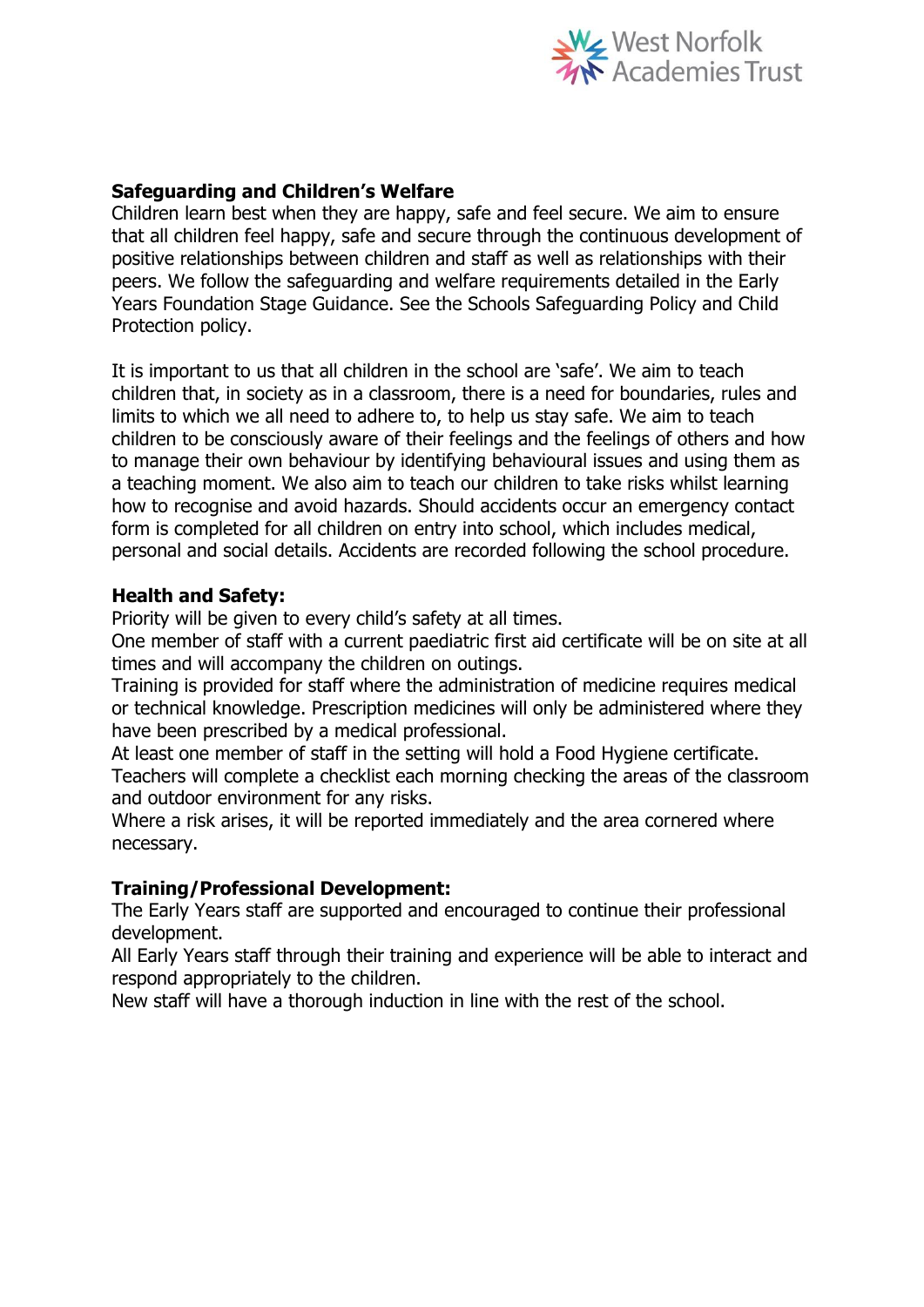

#### **Pandemic:**

Due to the current pandemic it is not possible to carry out home visits or pre school visits. Meet the teacher sessions will take place prior to schools opening. This is to help the children know their environment and recognise the teacher before starting on the first day. Conversations with parents will take place via the telephone and zoom. Learning and homework will be shared via Dojo including pictures of children's individual successes where appropriate due to these not being able to be sent home.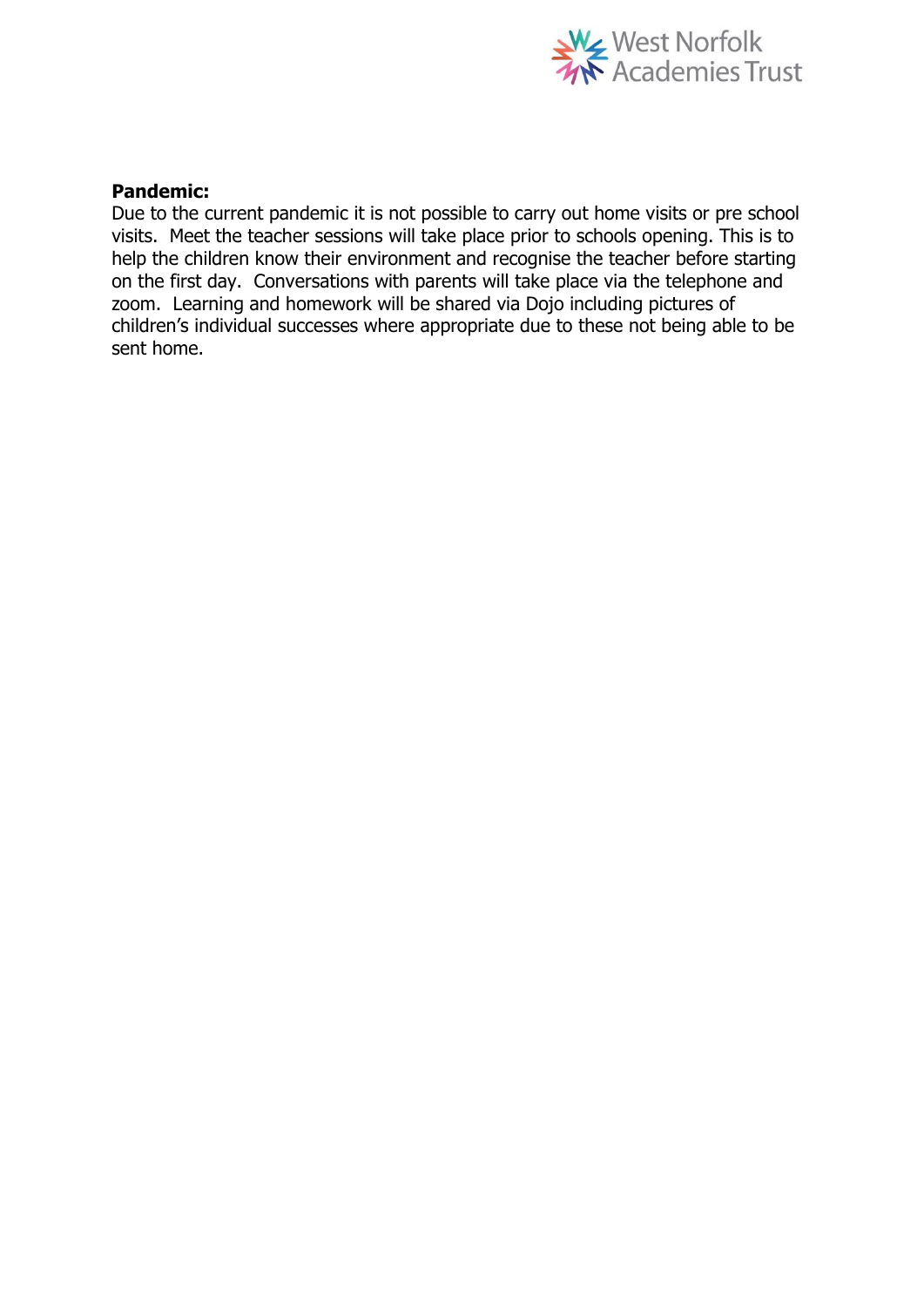

### Appendix Autumn Term Schedule

|                                                                    | <b>Monday</b>                                                                         | <b>Tuesday</b>                                   | Wednesday                                                                             | <b>Thursday</b>                                                                       | <b>Friday</b>                                                                         |
|--------------------------------------------------------------------|---------------------------------------------------------------------------------------|--------------------------------------------------|---------------------------------------------------------------------------------------|---------------------------------------------------------------------------------------|---------------------------------------------------------------------------------------|
| $8:50 - 9:00$                                                      | Register<br>and circle<br>time                                                        | Register<br>and circle<br>time                   | Register<br>and circle<br>time                                                        | Register<br>and circle<br>time                                                        | Register<br>and circle<br>time                                                        |
| $9:00 - 9:50$                                                      | Knowledge<br>discussion<br>18<br>continuous<br>provision                              | <b>T4W &amp;</b><br>Continuous<br>Provision      | Continuous<br>Provision                                                               | <b>T4W &amp;</b><br>Continuous<br>Provision                                           | Continuous<br>Provision                                                               |
| $9:50 -$<br>10.30                                                  | <b>RWI</b>                                                                            | <b>RWI</b>                                       | <b>RWI</b>                                                                            | <b>RWI</b>                                                                            | <b>RWI</b>                                                                            |
| $10.30 -$<br>10.50                                                 | Whole class<br>snack time<br><b>Break</b>                                             | <b>Whole class</b><br>snack time<br><b>Break</b> | <b>Whole class</b><br>snack time<br><b>Break</b>                                      | <b>Whole class</b><br>snack time<br>/ Break                                           | Whole class<br>snack time<br><b>Break</b>                                             |
| $10.50 -$<br>11.50                                                 | <b>Maths</b><br>input,<br><b>Small</b><br>Group<br>Maths &<br>Continuous<br>Provision | PSHE &<br>Continuous<br>provision                | <b>Maths</b><br>input,<br><b>Small</b><br>Group<br>Maths &<br>Continuous<br>Provision | <b>Maths</b><br>input,<br><b>Small</b><br>Group<br>Maths &<br>Continuous<br>Provision | <b>Maths</b><br>input,<br><b>Small</b><br>Group<br>Maths &<br>Continuous<br>Provision |
| $11:50 -$<br>Toilet and wash hands for lunch, get in hall<br>11:55 |                                                                                       |                                                  |                                                                                       |                                                                                       |                                                                                       |
|                                                                    |                                                                                       | Lunchtime<br>$\sim$                              | $12:00 - 12:55$                                                                       |                                                                                       |                                                                                       |
| $1:00 - 1:20$<br>Neli - Jan start                                  | <b>Assembly</b><br><b>NELI</b><br>Group/s                                             | <b>Assembly</b><br><b>NELI</b><br>Group/s        |                                                                                       | Knowledge<br>discussion                                                               | <b>Assembly</b><br><b>NELI</b><br>Group/s                                             |
| $1:20 - 2:00$                                                      | Continuous<br>provision                                                               | Continuous<br>provision                          | PE                                                                                    | Continuous<br>provision                                                               | Knowledge<br>group &<br>continuous<br>provision                                       |
| $2:00 - 2:45$                                                      |                                                                                       | Music &<br>Continuous<br>provision               | Knowledge<br>discussion<br>2 &<br>Continuous<br>provision                             | RE&<br>Continuous<br>provision                                                        | Continuous<br>provision                                                               |
| $2:45 - 2:50$                                                      | Tidy up                                                                               | Tidy up                                          | Tidy up                                                                               | Tidy up                                                                               | Tidy up                                                                               |
| $2:50 - 3:05$                                                      | Story/song                                                                            | Story/song                                       | Story/song                                                                            | Story/song                                                                            | Story/song                                                                            |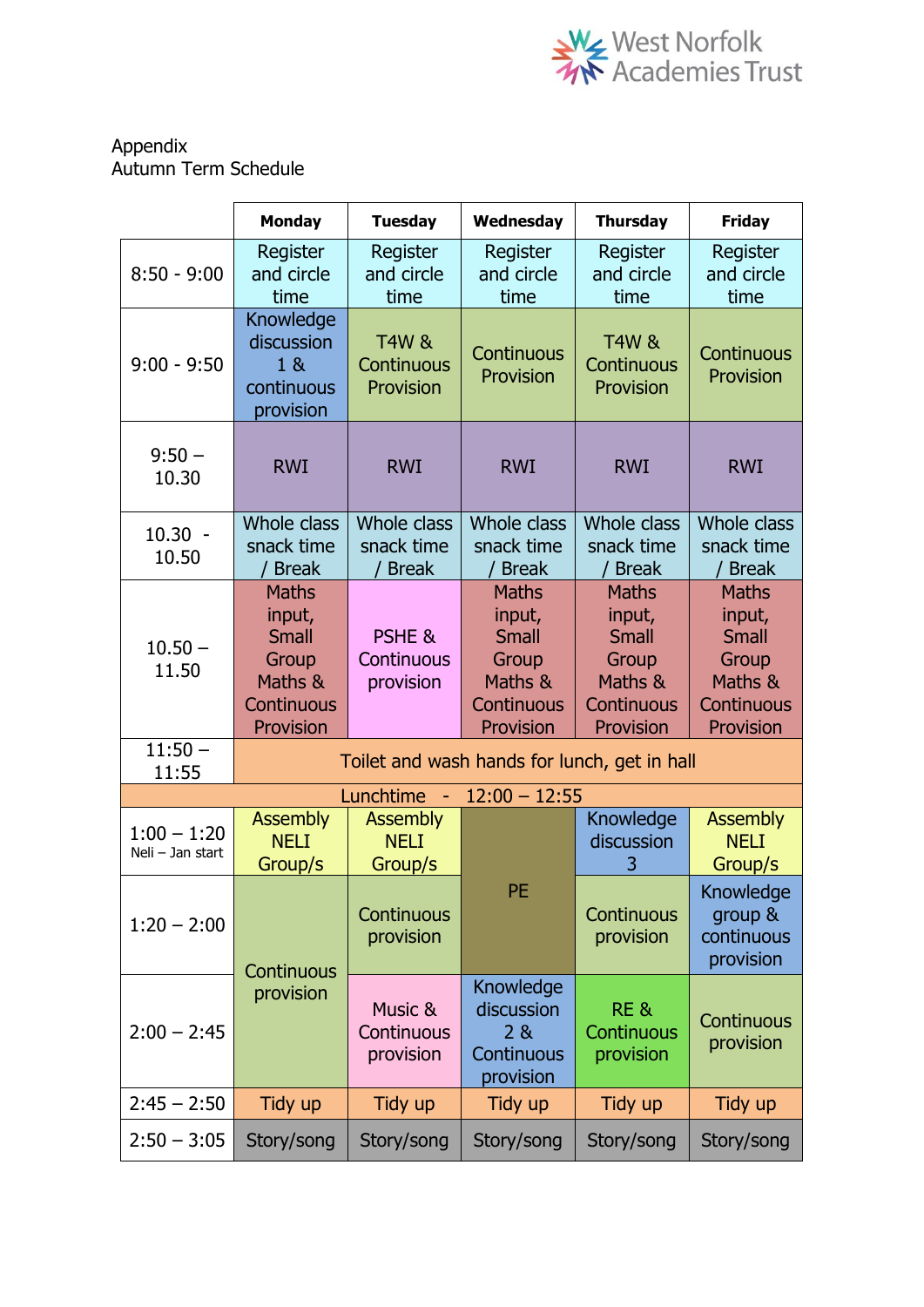

Summer Term Schedule

|                    | <b>Monday</b>                                                            | <b>Tuesday</b>                                                        | Wednesday                                                                | <b>Thursday</b>                                                          | <b>Friday</b>                                                                         |
|--------------------|--------------------------------------------------------------------------|-----------------------------------------------------------------------|--------------------------------------------------------------------------|--------------------------------------------------------------------------|---------------------------------------------------------------------------------------|
| $8:50 -$<br>9:00   | Register and<br>circle time                                              | Register and<br>circle time                                           | Register and<br>circle time                                              | Register and<br>circle time                                              | Register<br>and circle<br>time                                                        |
| $9:00 -$<br>9:50   | Knowledge<br>discussion 1<br>& continuous<br>provision                   | T4W and<br><b>Small Group</b><br>English &<br>Continuous<br>Provision | T4W and<br><b>Small Group</b><br>English &<br>Continuous<br>Provision    | T4W and<br><b>Small Group</b><br>English &<br>Continuous<br>Provision    | T <sub>4</sub> W and<br>Small<br>Group<br>English &<br>Continuous<br>Provision        |
| $9:50 -$<br>10.30  | <b>RWI</b>                                                               | <b>RWI</b>                                                            | <b>RWI</b>                                                               | <b>RWI</b>                                                               | <b>RWI</b>                                                                            |
| $10.30 -$<br>10.50 | Whole class<br>snack time /<br><b>Break</b>                              | Whole class<br>snack time /<br><b>Break</b>                           | Whole class<br>snack time /<br><b>Break</b>                              | Whole class<br>snack time /<br><b>Break</b>                              | Whole<br>class snack<br>time $/$<br><b>Break</b>                                      |
| $10.50 -$<br>11.50 | Maths input,<br><b>Small Group</b><br>Maths &<br>Continuous<br>Provision | PSHE &<br>Continuous<br>provision                                     | Maths input,<br><b>Small Group</b><br>Maths &<br>Continuous<br>Provision | Maths input,<br><b>Small Group</b><br>Maths &<br>Continuous<br>Provision | <b>Maths</b><br>input,<br><b>Small</b><br>Group<br>Maths &<br>Continuous<br>Provision |
| $11:50 -$<br>11:55 | Toilet and wash hands for lunch, get in hall                             |                                                                       |                                                                          |                                                                          |                                                                                       |
|                    |                                                                          | Lunchtime -                                                           | $12:00 - 12:55$                                                          |                                                                          |                                                                                       |
| $1:00 -$<br>1:20   | Assembly<br><b>NELI</b><br>Group/s                                       | Assembly<br><b>NELI</b><br>Group/s                                    |                                                                          | Knowledge<br>discussion 3                                                | <b>Assembly</b><br><b>NELI</b><br>Group/s                                             |
| $1:20 -$<br>2:00   | <b>Small Group</b><br>Math/English                                       | <b>Small Group</b><br>Math/English<br>& Continuous<br>provision       | PE                                                                       | <b>Small Group</b><br>Math/English<br>& Continuous<br>provision          | Knowledge<br>group &<br>continuous<br>provision                                       |
| $2:00 -$<br>2:45   | & Continuous<br>provision                                                | Music &<br>Continuous<br>provision                                    | Knowledge<br>discussion 2<br>& Continuous<br>provision                   | RE &<br>Continuous<br>provision                                          | Continuous<br>provision                                                               |
| $2:45 -$<br>2:50   | Tidy up                                                                  | Tidy up                                                               | Tidy up                                                                  | Tidy up                                                                  | Tidy up                                                                               |
| $2:50 -$<br>3:05   | Story/song                                                               | Story/song                                                            | Story/song                                                               | Story/song                                                               | Story/song                                                                            |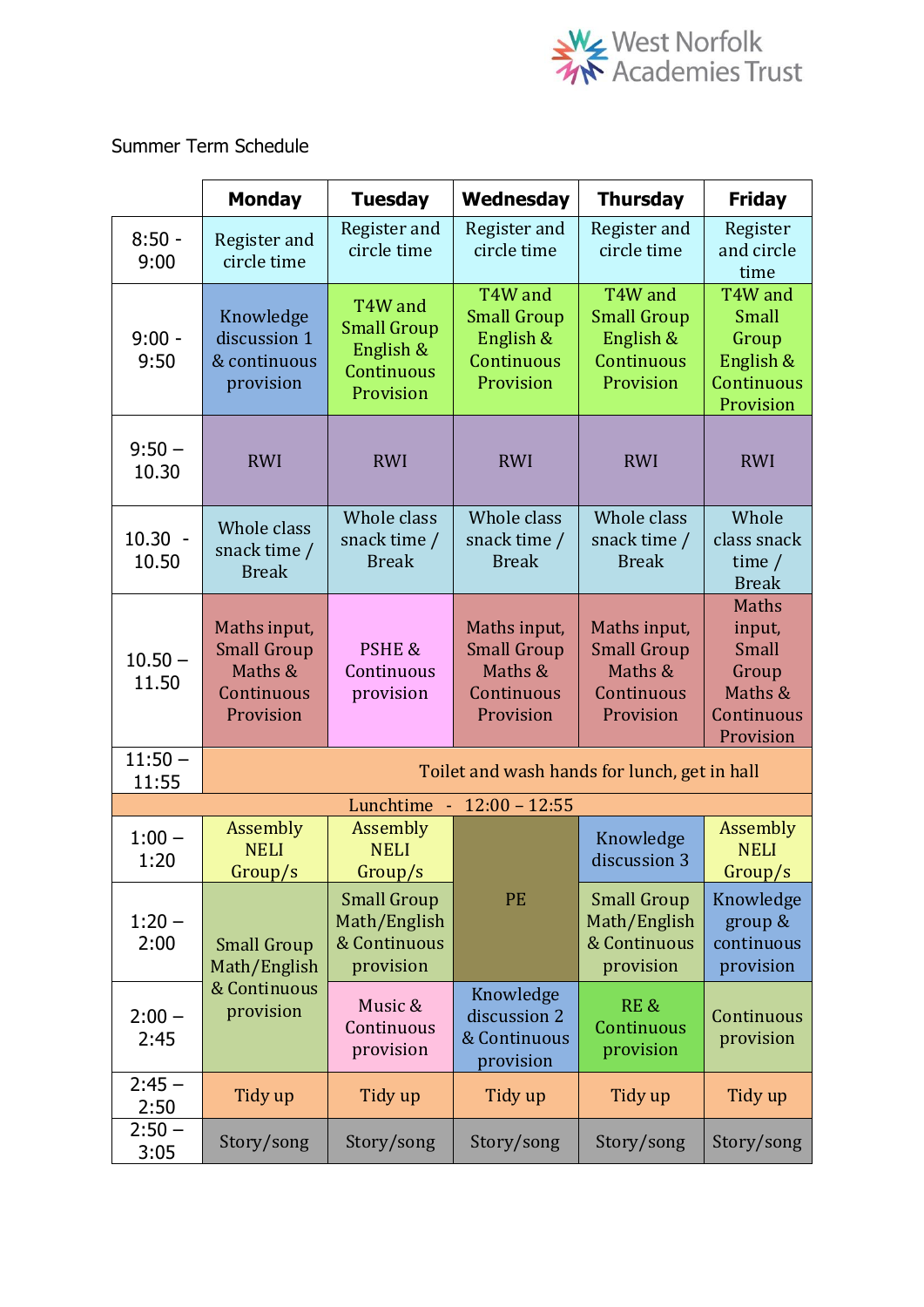

# **Question stems for practitioners to use with EYFS children**

- What do you think about .....?
- What could you do about it?
- How could we fix it?
- Just suppose that.. then what?
- What would happen if....?
- What else can we use this for?
- What is this like?
- What will happen if we add this?
- What will happen if we take this away?
- Why do you think this happened?
- How do you think this works?
- How did you.....?
- How could you ….?
- How else could you do that?
- What is similar about these?
- In what ways are these different?
- What could you tell me about ....?
- What did you notice about...?
- How do you think we could .....?
- Tell me about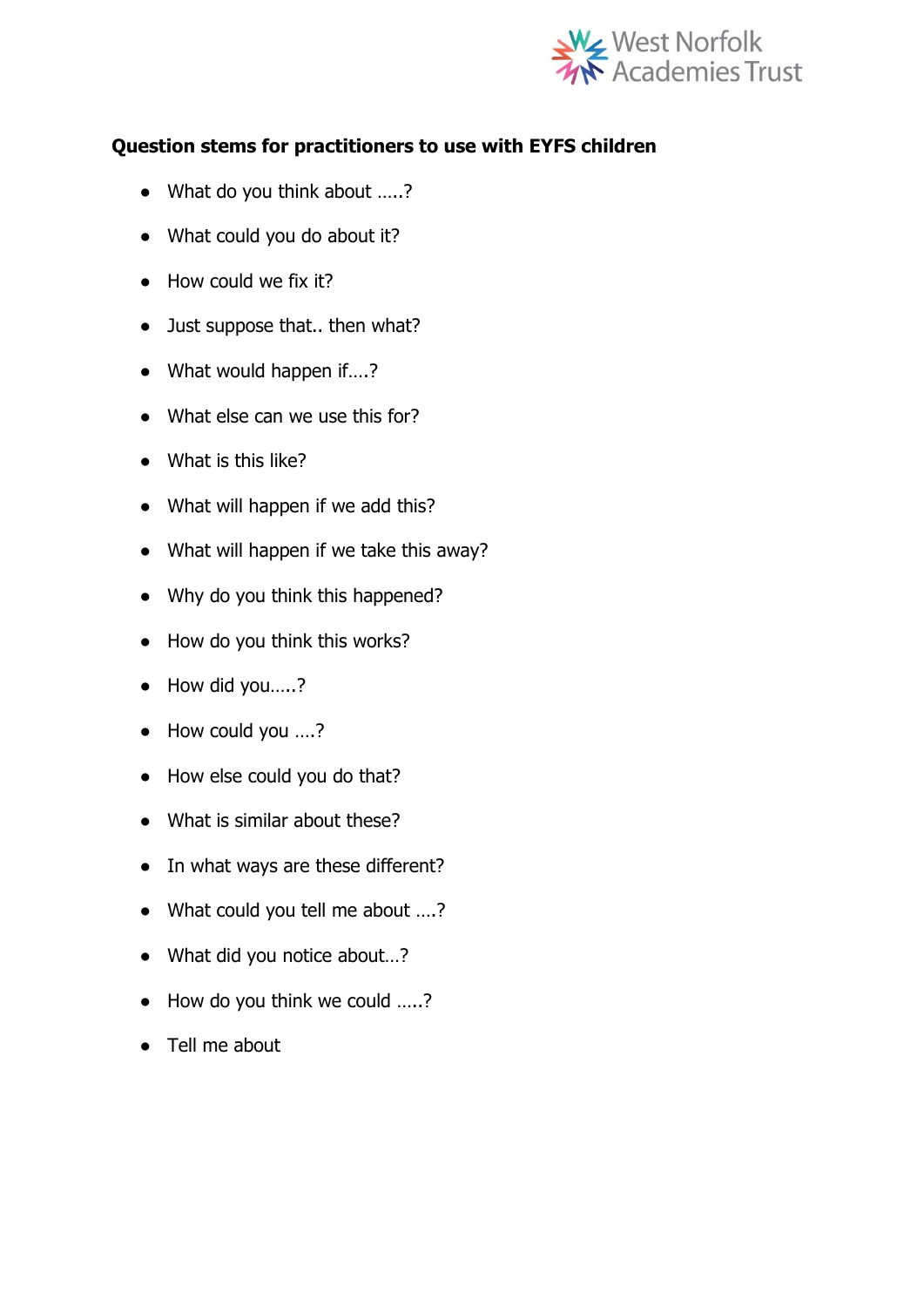

| Item                       | <b>Details</b>                                                                                                                      | <b>Tick or Comment</b> |  |  |  |
|----------------------------|-------------------------------------------------------------------------------------------------------------------------------------|------------------------|--|--|--|
| <b>Outdoor Environment</b> |                                                                                                                                     |                        |  |  |  |
| 1                          | Walk around the whole area checking<br>for any rubbish/broken                                                                       |                        |  |  |  |
|                            | fencing/boundaries and clear                                                                                                        |                        |  |  |  |
| $\overline{2}$             | Check the surfaces and consider the<br>outside temperature with regard to<br>safety of all areas                                    |                        |  |  |  |
| 3                          | Check the climbing frames, free<br>standing frames for damage and bird<br>mess - remove, clean or make secure<br>(if unsafe to use) |                        |  |  |  |
| 4                          | Check the sand pit and water area for<br>animal mess and rubbish and clear                                                          |                        |  |  |  |
| 5                          | Check the mud kitchen, drain any<br>containers that could be dangerous,<br>small containers could be left for play.                 |                        |  |  |  |
| 6                          | Unlock any areas that are securely<br>locked over night                                                                             |                        |  |  |  |
| $\overline{7}$             | Ensure all areas are set up and ready<br>for learning with enhancements/writing<br>opportunities and key questions                  |                        |  |  |  |
| 8                          | Check the gates are secure                                                                                                          |                        |  |  |  |

# **Daily Safety Checklist – example – this is adapted for each setting**